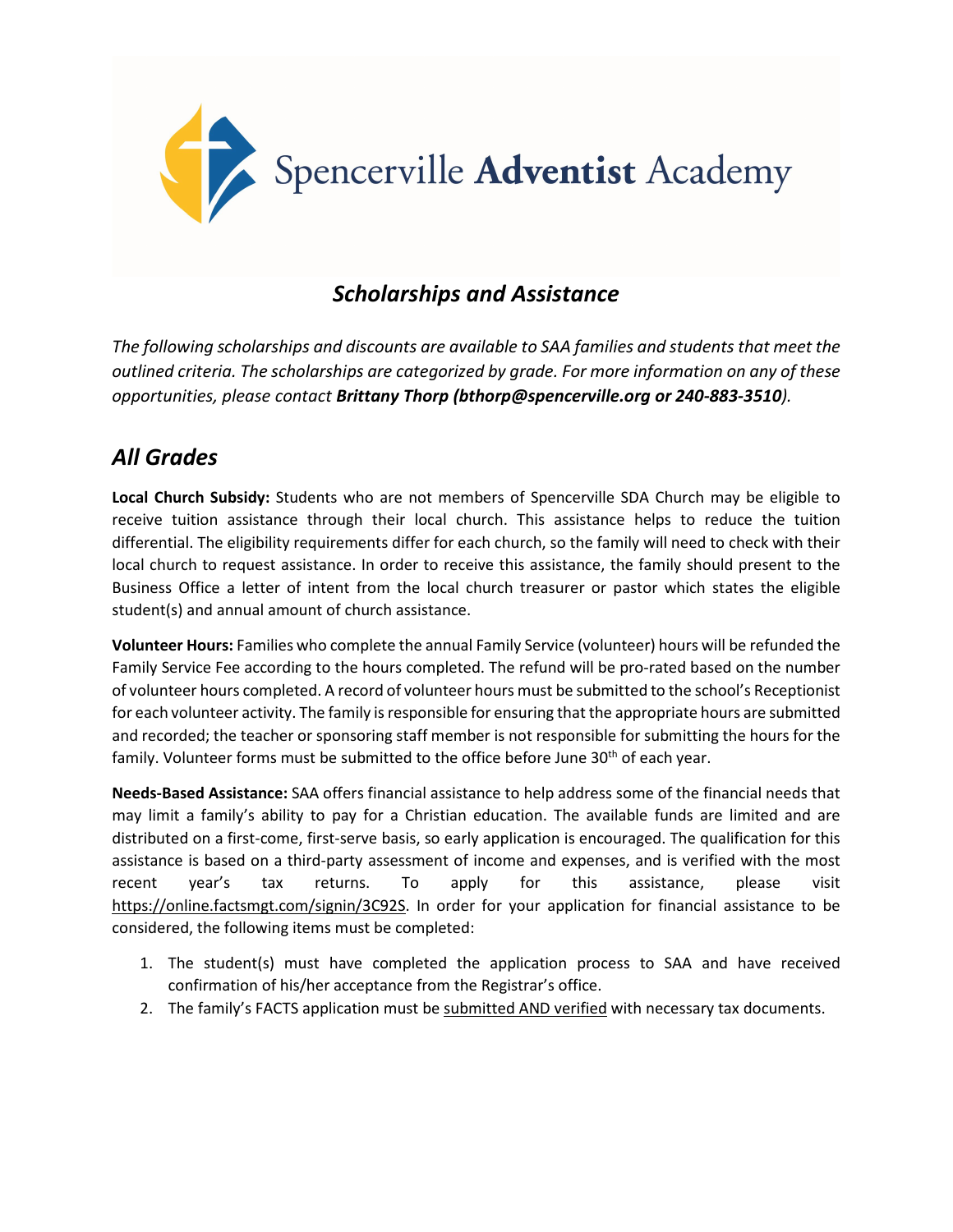## *High School Only*

**Academic Scholarships**: Incoming students who are entering high school with a cumulative GPA of 3.50 or higher will automatically qualify for an Academic Scholarship. To determine eligibility for this scholarship, the most recent transcript from the previous school must be submitted to the Business Office. The student must maintain a GPA of 3.00 or higher in order to continue receiving the scholarship. The awarded scholarship amount will be divided over 4 years.

**Leadership Scholarship**: Incoming students who excel in leadership at his/her school or church may wish to apply for a leadership scholarship. Past leadership positions may include but are not limited to Class or Student Council President, Vice President, Pastor, and other positions. To apply for a leadership scholarship, the student must submit a Leadership Portfolio. The portfolio should include:

- 1. Introduction Essay (300-500 words): What are some of the qualities of an effective leader and which of those qualities do you possess?
- 2. Two (2) Leadership Recommendation forms from a recent teacher/pastor (recommendations must be submitted online).
- 3. Examples of/artifacts from the student's leadership involvement.

The Leadership Portfolio should be submitted by the preferred day of May 1. All portfolios should be submitted online [\(https://spencervilleacademy.org/financial/scholarshipsubmission/\)](https://spencervilleacademy.org/financial/scholarshipsubmission/). Scholarships will be awarded to the top recipients. A second round of scholarships may be awarded based on availability of funding; the deadline for the second round of scholarships will be August 1. All awarded scholarships amounts will be divided over 4 years.

**Fine Arts Scholarship**: Incoming students who excel in the fine arts area (vocal, instrumental, drama) are eligible to apply for a fine arts scholarship. To qualify for the scholarship, the student must submit a Fine Arts Portfolio. The portfolio should include:

- 1. Introduction Essay (300-500 words): In recent years, many schools have discussed eliminating the Fine Arts areas from their programs. Write a persuasive essay supporting why Fine Arts is important to a student's education.
- 2. Two (2) Fine Arts Recommendation forms from a recent teacher (recommendations must be submitted online).
- 3. Audition video/recording (maximum length: 2 minutes). Submit electronically to bthorp@spencerville.org.

The Fine Arts Portfolio should be submitted by the preferred date of May 1. All portfolios should be submitted online [\(https://spencervilleacademy.org/financial/scholarshipsubmission/\)](https://spencervilleacademy.org/financial/scholarshipsubmission/). Scholarships will be awarded to the top recipients. A second round of scholarships may be awarded based on availability of funding; the deadline for the second round of scholarships will be August 1. All awarded scholarship amounts will be divided over 4 years.

**Academy Day Scholarship:** Students who attend SAA's annual Academy Day may receive a scholarship to be applied toward their first year at SAA. Opportunity and eligibility information will be presented to the